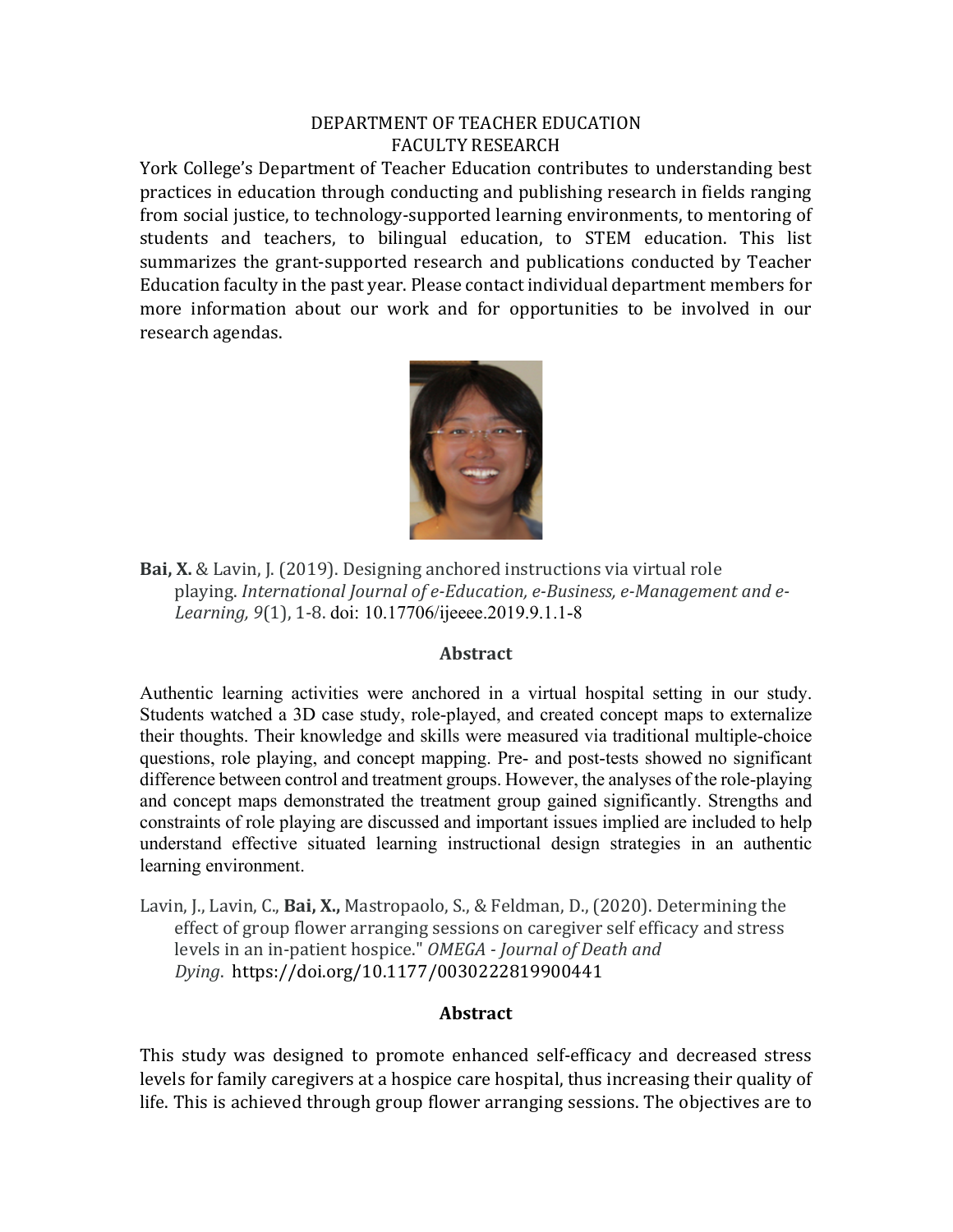(a) enhance self-efficacy scores for family caregivers of Calvary patients, (b) decrease stress levels for family caregivers of Calvary patients, and (c) disseminate results to other hospices. The results show that the flower arranging sessions resulted in significantly increased self-efficacy and decreased stress and associated problems for the caregiver participants. Implications and suggestions for future research are discussed.



Baron, L. (2020). PSC CUNY Traditional A grant. *Adelaide Sanford, Educational Warrior*.

# **Funded Project Plan**

am developing a publisher's proposal, for Rowman and Littlefield Publishers, is an effort to unpack characteristics of Crispus Attucks School, under Adelaide Sanford's leadership, in order to describe a model of urban success achieved during tumultuous times. The planned book, based on the findings that emerge through case study methodology, will add to the dialogue on how race in America intersects teaching and learning. The significance of the discourse is not small, particularly given that in some cities Black and Hispanic youth make up 75% of the public-school population.The book, with the working title, *Adelaide Sanford, Educational Warrior*, for which I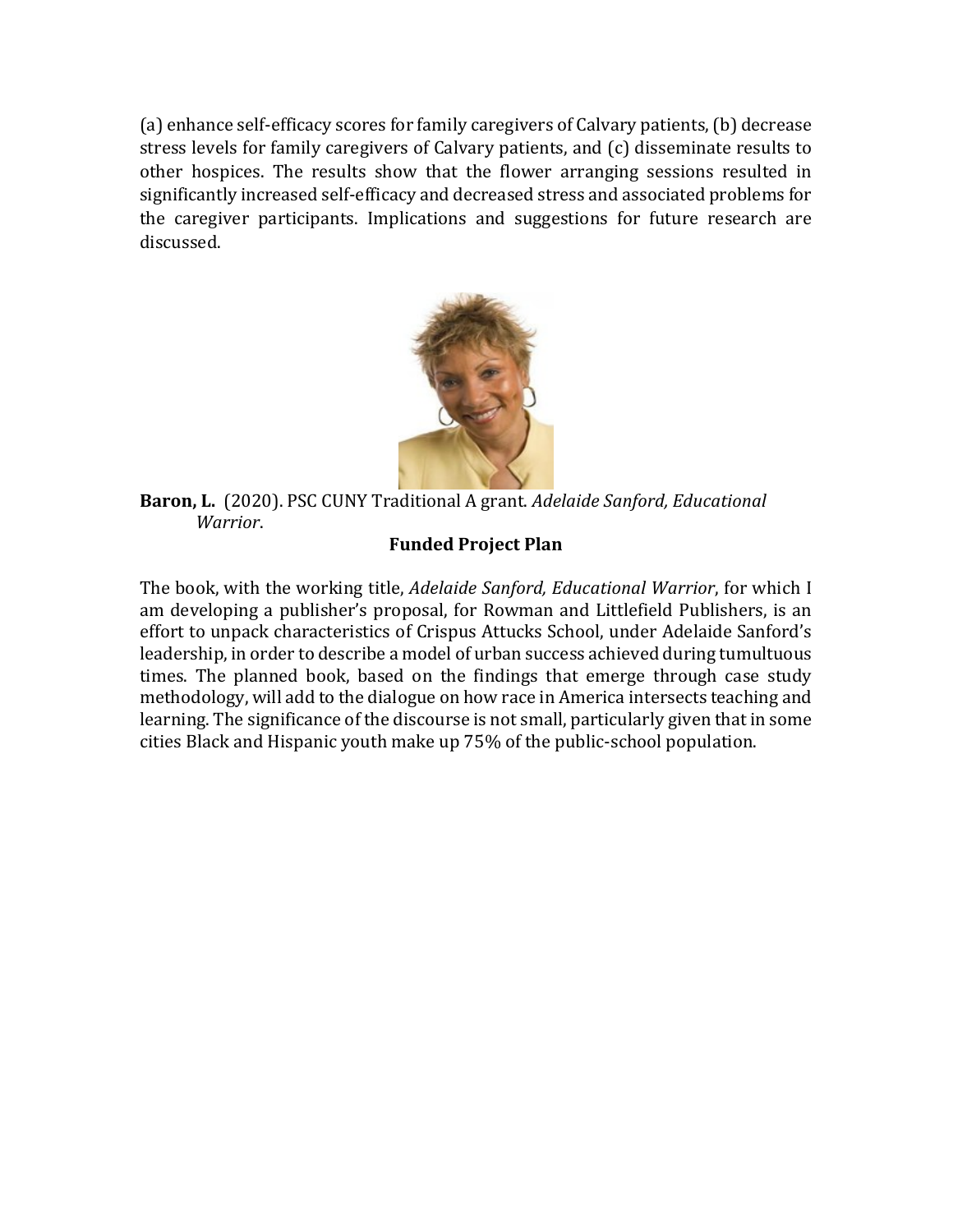

**Keiler, L.** Diotti, R., & Hudon, K. (2020). The role of student mentors in teacher  program induction. *Curriculum and Teaching Dialogue, 22*(1&2), 233-249. 

## **Abstract**

secondary STEM program mentored teachers as they mastered a new instructional model. Qualitative methods were used to explore affective responses and behavioral changes attributed to student mentoring. Findings suggested that students played a vital role in teacher professional development, sharing expertise in critical areas lays the foundation for research exploring mentoring from a 360 perspective. Secondary students who were experienced peer instructors in a research- based including setting appropriate expectations and individual learning needs. This study

**Keiler, L.S.,** Diotti, R., Hudon, K. & Ransom, J. (2020). The role of feedback in teacher mentoring: How coaches, peers, and students affect teacher change. *Mentoring in Learning*, 28(2), *& Tutoring: Partnership in Learning, 28*(2), 126-155, DOI: 10.1080/13611267.2020.1749345

#### **Abstract**

 Our study contributes to understanding teacher mentoring by exploring impacts of feedback from multiple mentoring sources as teachers with varying levels of experience learned to implement student-centered instruction. Mentees in our study learned to implement a student-centered model, sup- ported by mentoring from students and teachers experienced in the model. We employed qualitative methods to collect and analyze data from two summer schools, with 22 STEM teachers and 47 student-instructors from 15 non- selective, public high schools. Findings include: (a) teachers had positive attitudes towards feedback, (b) feedback from multiple sources benefitted most from feedback, and (e) student feedback was most valuable. These findings provide strategies to shape future mentoring, informing teachers, administrators, professional development coaches, and teacher educators about critical factors in the use of feedback to improve teaching through mentoring.changed practice,  $(c)$  effective feedback required structure,  $(d)$  experienced teachers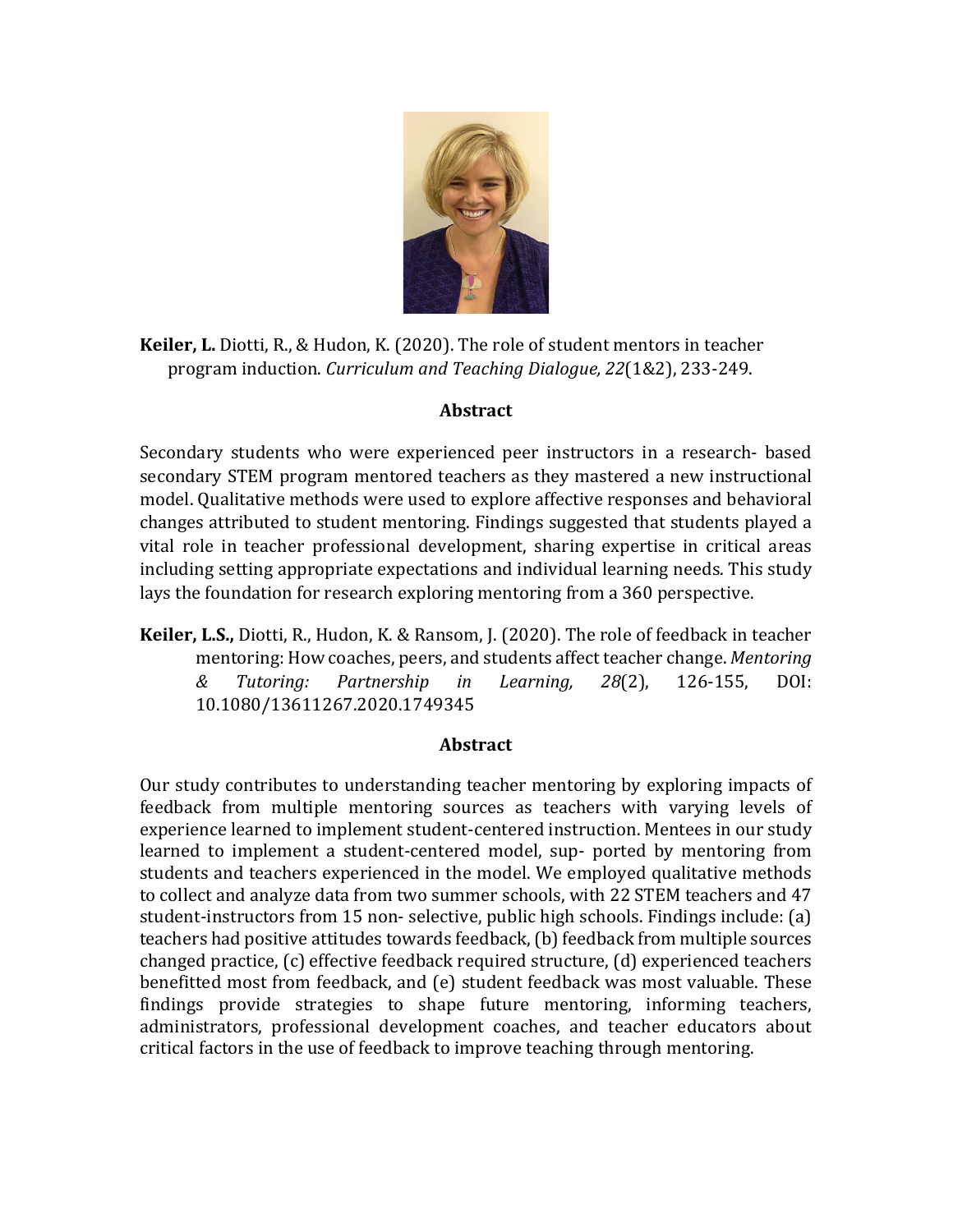**Keiler, L.** (2020). Enhanced PSC CUNY grant*. Peer Leadership in Foundational College Math Classes*

## **Funded Project Plan**

 Improving undergraduate success in foundational math courses is a national priority, for 21st century citizenship. While many current initiatives successfully employ supplemental learning experiences, the primary environment of the college classroom remains largely unchanged. Such learning environments tend to be new concepts and skills. The Peer Enabled Restructured Classroom Program (PERC), funded through several National Science Foundation grants, transforms the STEM classroom into a student-centered environment where the majority of learning experiences occur in teams of students, facilitated by trained peer instructors. This instructional model has demonstrated positive impacts on participating secondary model to the undergraduate setting and measure impacts on participating faculty, driven by concerns over access to STEM careers and STEM understandings necessary instructor-centered, leaving students in a passive role during their first exposure to STEM teachers and students. The project will adapt this highly effective instructional peer instructors, and enrolled students.



**Gerena, L.** (2020). Research based effective teaching practices in bilingual and ENL  classrooms. *New York State TESOL Journal 7*,(1). [http://journal.nystesol.org/nystj\\_vol7\\_1.html](http://journal.nystesol.org/nystj_vol7_1.html)

This case study was carried out to confirm the use of a newly developed observational The goal was to determine whether or not such practices were being consistently (ENL), transitional bilingual (TBE), and dual language (DL) program models, and where, specifically, teachers needed more support to infuse these practices into daily instruction. Classes and teaching practices were observed in partner elementary and secondary school classrooms in New York City, and the protocol was utilized to record strategies and methodologies in daily content-area instruction. The results of the study identified areas where ENL, TBE, and DL teachers could more fully meet theprotocol as a dependable checklist of effective language-focused teaching practices. utilized when teaching English language learners (ELLs) in English as a new language